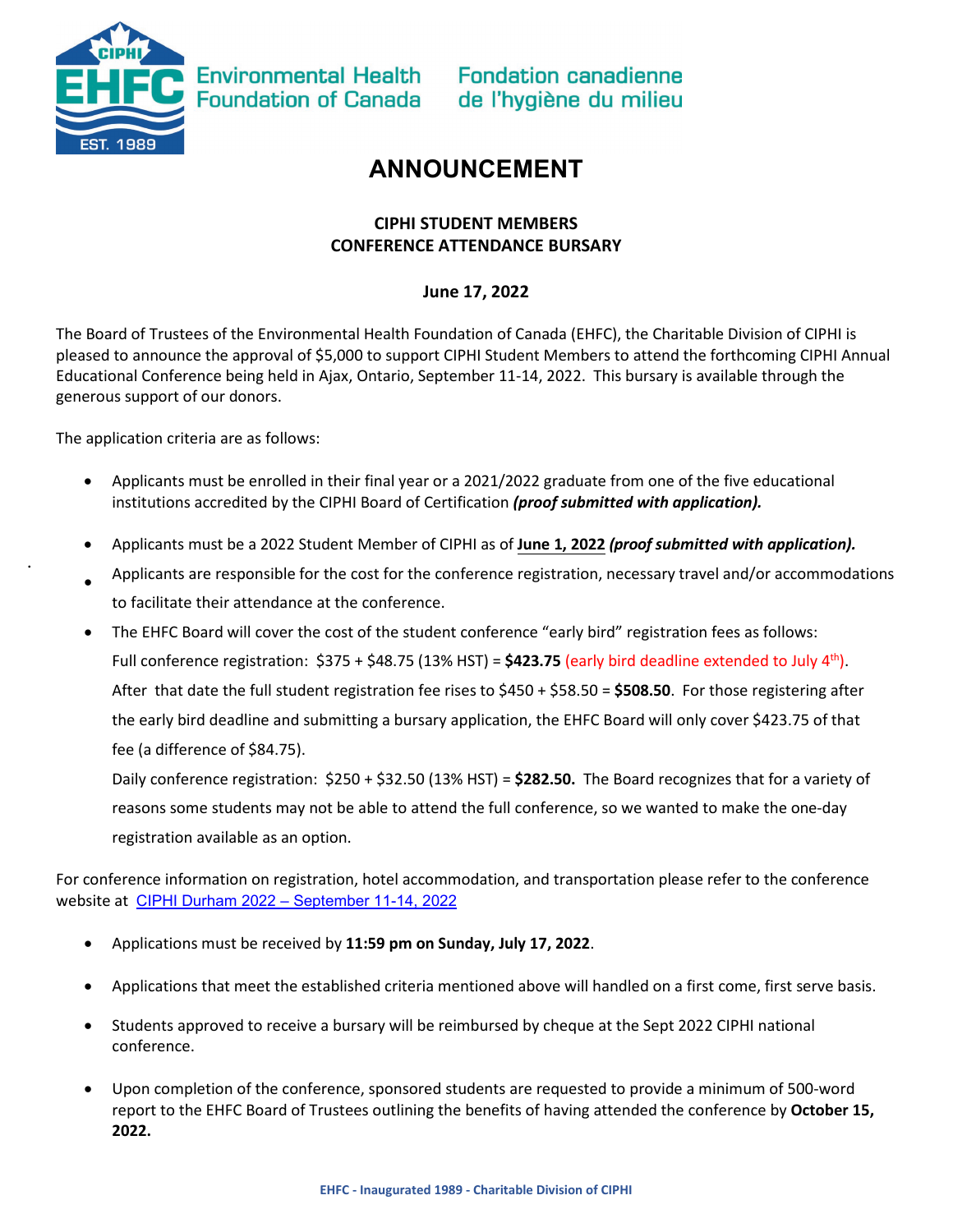Requests are to be made electronically by emailing the completed bursary application form and applicable documents to [EHFCchair@gmail.com](mailto:EHFCchair@gmail.com)

For questions or additional information:

- **Contact:** Pamela Scharfe, CPHI(C), Chair, EHFC **Email:** EHFCchair@gmail.com
- c.c. Mike LeBlanc, EHFC Treasurer